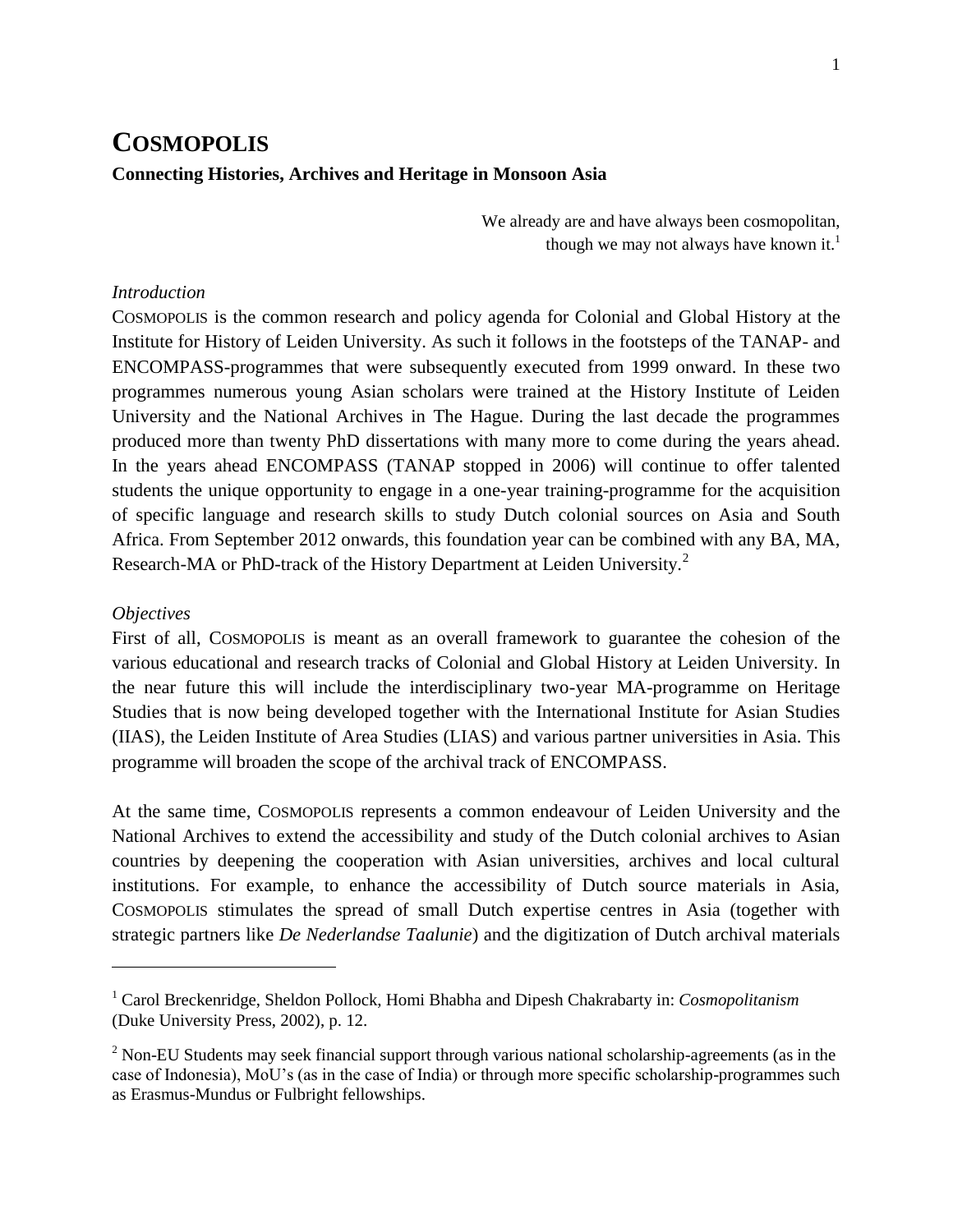accessed through the internet. By building tripartite partnerships between universities, archives and local cultural institutions COSMOPOLIS hopes to achieve a substantially widened, international accessibility to Dutch archival resources, and to build a sustainable international and interdisciplinary network for cultural cooperation and heritage studies that is rooted in and supported by local civil society.

Finally, COSMOPOLIS pursues an interdisciplinary and innovative research agenda that explores the much neglected transnational and cultural dimension of intra-Eurasian encounters through Dutch sources. It starts from the recognition that political, social-economic, ethnic and religious processes, both in the colonies and the metropolis, were moulded by the global connections through the highly cosmopolitan middleground of Eurasian networks and port-cities.

#### *The theme: Eurasian middleground*

The identity of the Netherlands has grown out of four centuries of intensive cosmopolitism. Starting from its independence in the sixteenth century, the Dutch Republic has a long history of attracting and marketing commodities and ideas from across the globe. Thanks to several decades of historical research, there is a broad awareness now that the Netherlands developed into the hub of a vast commercial empire encompassing the Atlantic and Indian Oceans. At the same time, though, the spotlights on the economic and national dimension of Dutch colonial history, has led historians to overlook the transnational, cosmopolitan character of the Dutch empire in Asia. Only in recent years, there emerges a new alertness for the crucial Eurasian interface of European expansion. In the context of what has been labelled a New Imperial History, scholars have gradually shifted attention to the various interregional networks that connected the metropolis to the colonies, the colonies to each other, and the latter to their respective hinterlands. Without denying asymmetrical power relationships, the result will be a better understanding of a more balanced, brokered Eurasian world in which Europeans, Asians and Eurasians exchanged ideas about and with each other. By highlighting various aspects of cross-cultural conflict and/or commensurability, COSMOPOLIS aims to restore this entangled Eurasian voice in the grand narrative of Dutch expansion in Asia. With this in mind, COSMOPOLIS proposes two major themes: (a) Eurasian networks, and, as epitomes of these, (b) Eurasian port-cities. Both these topics highlight cultural encounters and connections and can only be studied in a global and comparative context. Although the Dutch archival lens will be prominent, research must be informed as much as possible by non-Dutch and in particular Asian sources as well.

# *Eurasian Networks*

This theme focuses on the extensive Eurasian networks that stretched across and even beyond the Indian Ocean, often outside immediate colonial control. In 2012 Leiden University and Universitas Gadjah Mada launched a PhD programme on *The Making of Religious Traditions in Indonesia: History and Heritage in Global Perspective (1600-1940).* This project also starts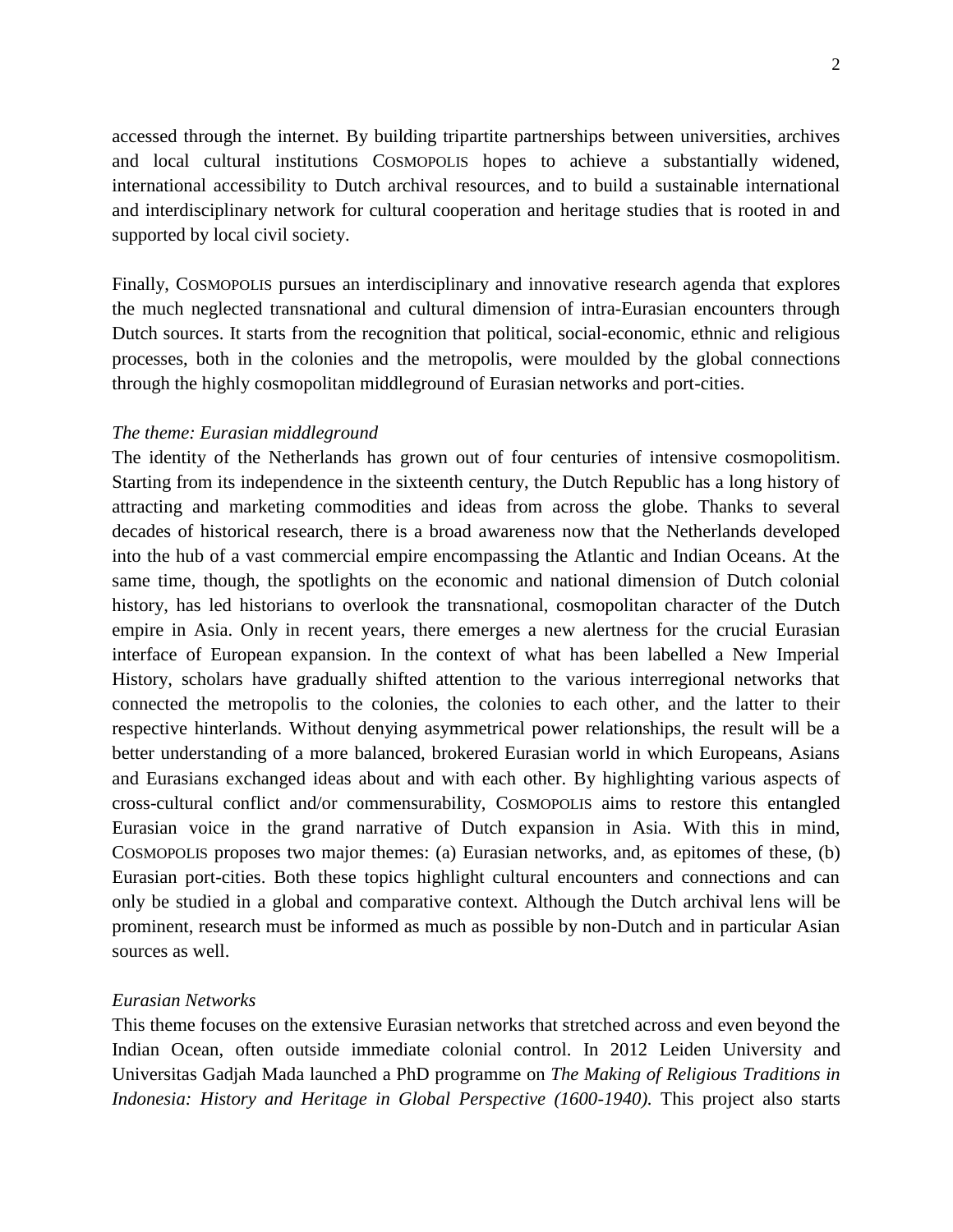from the awareness that transnational connections are crucial in coming to grips with the process of **identity formation**. Far from only autonomous developments, religious reconstruction was often the result of the unprecedented growth of human interaction across the entire Indian Ocean mainly through trade and pilgrimage. This more historical and more global perspective on what so far seemed to be only a contemporary and regional experience will tremendous deepen our present-day understanding of it. For example, beyond the Dutch East Indies, fascinating comparative research, by historians and social-scientists alike, could be conducted regarding the diverging experiences of Hindustani and Javanese communities in the West Indies and the Netherlands.

What also stands in need to be done is a critical analysis of the various circuits of **Eurasian cultural brokers** who made the Dutch empire in Asia work. These Eurasian go-betweens not only operated at the various interstices of colonial rule but also served as crucial intermediaries who transmitted information within Asia and from Asia to Europe and vice-versa. A new focus on Eurasian and Asian agency should not only open up new opportunities for biographical and prosopographical research on these go-betweens, but also give rise to a more critical and textbased analysis of the published and unpublished Dutch discourse on Asian polities, religions and societies. With a sensitive eye on Asian agency and intercultural dialogue, COSMOPOLIS will start to address the construction of **Dutch (proto-) orientalism**. This will not only fill in the awkward *Dutch* gap in the study of European orientalism but also the even more yawning *Asian* gap in the study of e.g. the Dutch Radical Enlightenment and other Dutch intellectual movements that so far have been analyzed from an exclusively Western perspective only.

Very much in line with this approach is the study of **colonial knowledge production and science**. Here again, the Dutch contribution was tremendously important but still remains to be studied in earnest. Behind the Dutch institutions that launched various expeditions into the Tropics, are hidden intricate transnational networks that connect Western science to Asian agents and their ways of information gathering and knowledge production. Obviously, the critical enquiry of the complicated relationship between empire and information will also tremendously strengthen the Heritage Programme of COSMOPOLIS.

Other network-related research may revisit various neglected cross-cultural aspects of Chinese, Indian, Arabian, Armenian and other **diasporas**. The same goes for the transnational movement of people for labour and pilgrimage. A major but still neglected topic is the Indian Ocean **slavetrade**. The important Christian Mardijker community of former slaves in Batavia still stands in need of thorough analysis. Mardijkers played an important role in building Batavia, opening up its Ommelanden, and serving in its militia. Bringing in the military aspect, one other very important topic remains the circulation of people on the Southeast Asian military labour market. The recruitment of e.g. Madurese, Buginese and Moluccan soldiers for the colonial armies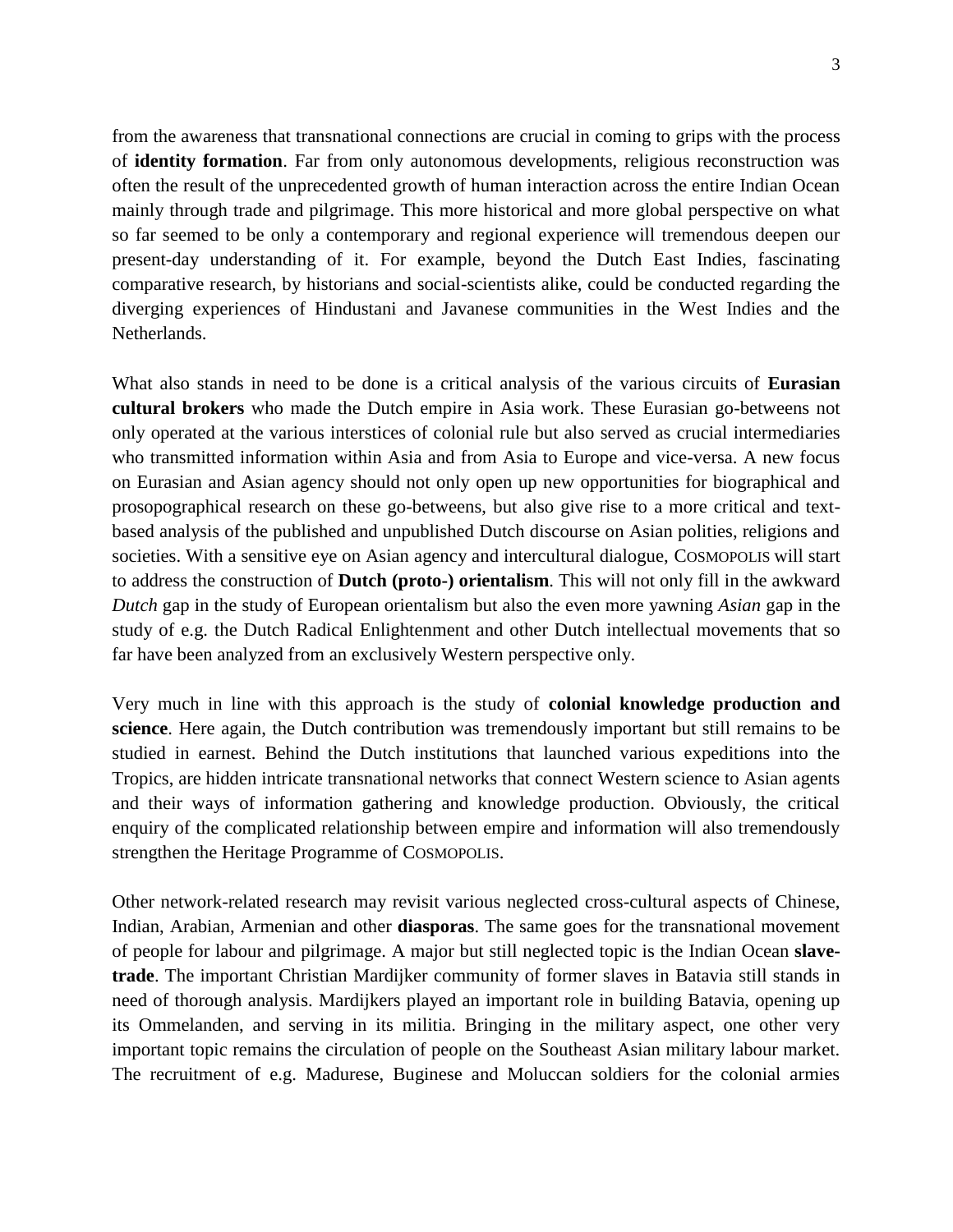triggered interesting mechanisms of **ethno-genesis** which deserve to be studied through a Dutch archival gaze.

## *Eurasian Port-cities*

l

All along the maritime margins of all the world"s continents, the Dutch administered a string of burgeoning port-cities. In Asia these Dutch emporia served as major cosmopolitan gateways that connected Europe to the old civilizations of Asia. Although ruled by Dutchmen, the population of these port-cities had wide-ranging ethnic and religious backgrounds. As a result, these socalled *Dutch* were actually *Eurasian* cities: nodal points in a vast web of Chinese, Indian, Armenian, Arabian, Jewish, Malay, Buginese, Portuguese, English, French and many more interregional networks that stretched the entire Indian Ocean.<sup>3</sup> COSMOPOLIS aims to study the Dutch colonial port-city from an interdisciplinary angle which pays full tribute to its multicultural capacity and its Janus-faced identity at the crossroads of Europe and Asia. The overall result should be **integrated urban histories** of towns formerly under Dutch rule and with extensive transnational ties. Cities that come to mind are Capetown, Kochi (Cochin), Colombo, Malacca, Jakarta (Batavia), Guangzhou (Canton) and Nagasaki (Deshima).

Interdisciplinary research may involve a study of e.g. the urban planning, the cultural landscape and the military and civilian architecture in these towns. As such COSMOPOLIS seeks synergy with other academic disciplines such as cultural anthropology, art-history and archaeology. The agenda of integrated urban histories should also seriously engage with the changing relationships of ethnic, social and religious communities: to what extent these were open or fluid categories? Were they allowed to intermingle or were they completely segregated from each other? How much of the organization of these urban societies was actually the product of the colonial government's social engineering? To what extent the communities managed to retain or change their identities as a result of colonial policies and what role should be attributed to increasing trans-regional and ever more global connections. During the last two decades various interesting case-studies have appeared on these issues but what is still missing is a **comparative and connective** approach that (a) systematically fills in the still substantial gaps in this research, and (b) is sensitive for the (dis)continuities in both time and space. As a result, it is to be hoped for that a major synthesis on colonial Dutch port-cities can be realized within the next decade.

One very attractive aspect of these integrated urban histories is the splendid opportunity it offers for making Dutch archival materials both more interesting and more accessible to both a wider

<sup>&</sup>lt;sup>3</sup> This focus conveniently links up COSMOPOLIS to another Leiden-based project on the Atlantic World: "Dutch Atlantic Connections: The Circulation of Peoples, Goods and Ideas in the Atlantic World, 1680- 1795" (see [http://www.kitlv.nl/home/Projects?id=19\)](http://www.kitlv.nl/home/Projects?id=19). Staff of the Leiden Institute for History is in the process of bringing together Atlantic and Asian research on networks and port-cities in a monograph provisionally entitled "The Global Dutchman" (to come out in 2013).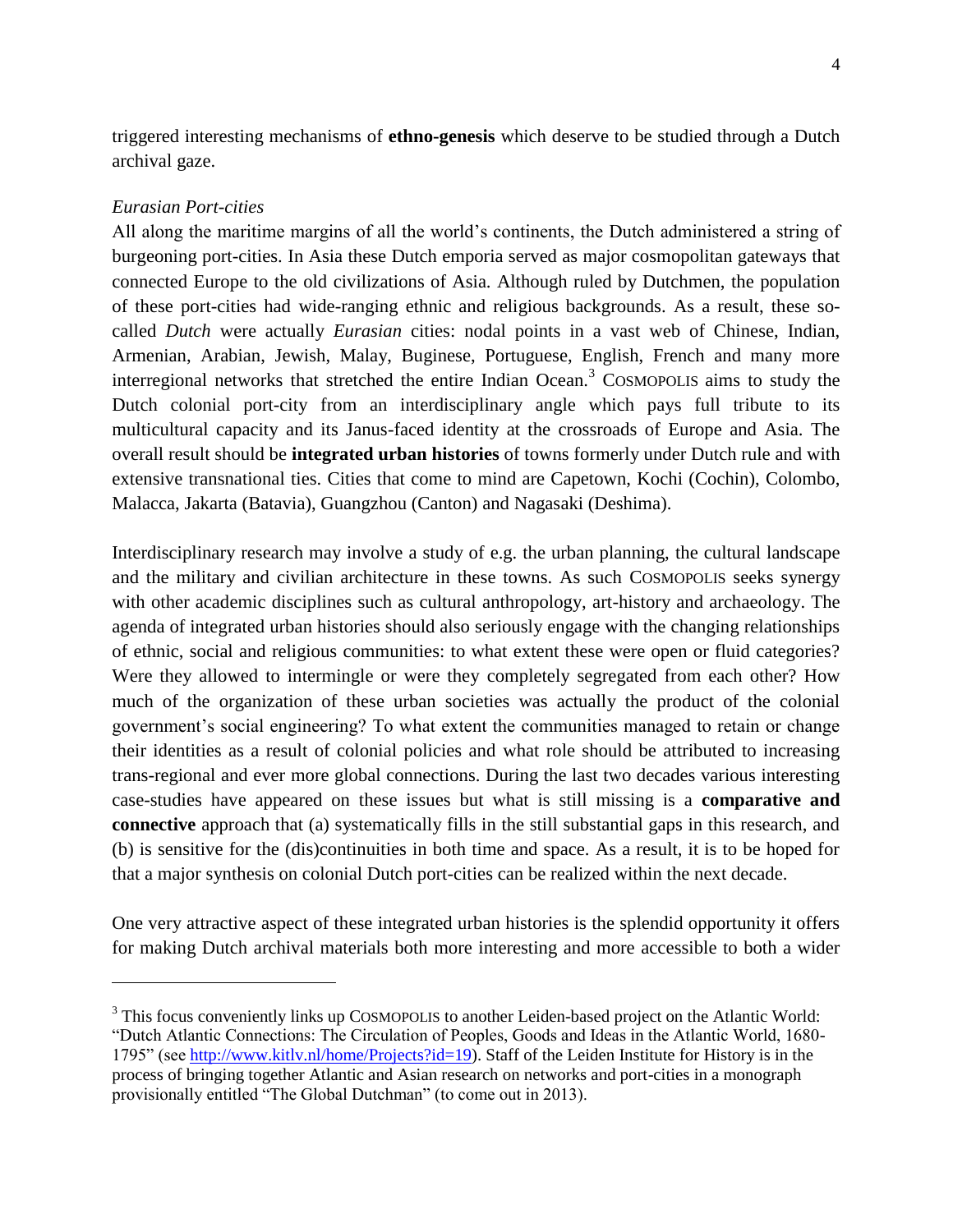and more local audience. Although COSMOPOLIS emphatically aims to explore *all* cosmopolitan

characteristics of Dutch port-cities in past and present, it also stems from a particular Dutch awareness that several centuries of collective memory have been created by, first, the Dutch East India Company (VOC) and, later, the Colonial Government of the Dutch East Indies. Furthermore there are, although maybe less known, important archival collections of colonial, but non-state agents of for instance societies for scientific research, churches and missionary work. Unfortunately, this unique archival material is hardly accessible to the local populations since almost all of it is written in the Dutch language and preserved in distant archives. Although these are Dutch archives on specific Asian port-cities, the collective memory of these Dutch port-cities in histories, archives, and heritage is nobody's particular but actually humanity's shared property. Hence COSMOPOLIS emphatically wants to link up academic research and archival accessibility to effective cultural policies on the ground. As such COSMOPOLIS pursues close cooperation with local organisations *in situ*.

#### *Materials: Histories, Archives and Heritage*

 $\overline{\phantom{0}}$ 

In line with the mentioned themes, the archival program of COSMOPOLIS will also focus on Eurasian networks and port-cities. Archives mirror former activities of peoples and organizations. The colonial archives still at our disposal in the archival repositories are the products of trading activities, state machineries, missionary work, scientific observations, migration and personal alliances, with separated networks and circuits of knowledge. These tangible administrative deposits of human activities contain and provide valuable information for historical research. Archives themselves are however hardly regarded nor studied as products of historical processes. Archivists' main task is to produce access-tools and they tend to work according to the lines and structures of the individual records creators. The inventories they produce are indispensible tools for historians, but based in a nineteenth-century tradition: institutions and individuals were important agents and pillars of and for the empire and the nation state. There are plenty reasons why archivists should intervene more actively into the historical debate, why they should operate on a different level than only from the perspective of the record creating agencies. The challenge for the archivists within the COSMOPOLIS program is to work on the development of access tools that meet the requirements of current research that is more and more rooted in a global approach. Information-creation, information-gathering and information-exchange are and were by nature dynamic processes. This is particularly clear in a colonial context. Every ship that sailed across the globe did not only transport people and goods but had also a great deal of information on board in the form of letters, memorandums, accounts etc. The interesting thing of the so-called 'colonial archives' is that they appear as a prototype for a global system of communication through circulation, an apparatus for controlling territory by producing, distributing, and consuming information.<sup>4</sup> By taking the flow of information instead of the creator of information as the main perspective to study the archives, it will be possible to

<sup>4</sup> Thomas Richards, "Archive and Utopia" in *Representations* 37 (1992) 104-135, 108-109.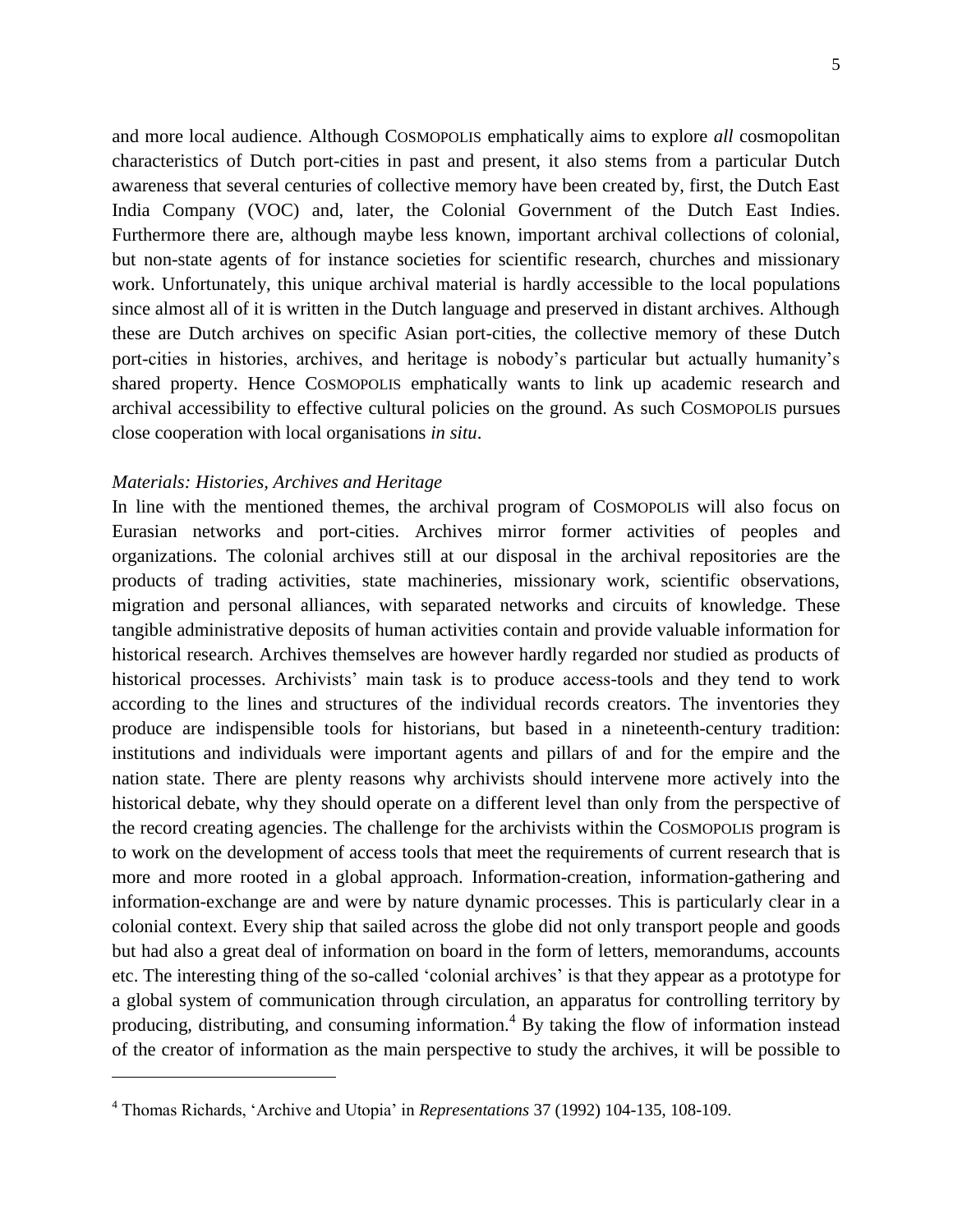discover and reconstruct the original flow of information and, as a consequence, to restructure information networks of the past. Therefore it is necessary to do more research on the history of the context and creation of these archives. In the TANAP-ENCOMPASS programmes most attention has been given to the archives of the central state agencies (VOC and the COLONIAL STATE<sup>5</sup>). These large 'state-archives' form the backbone of the administrative network between Batavia, Amsterdam and The Hague. These archives are of great importance not only for the study of the relations between the metropolis and the colonies, but at the same time for the regional historiography in Asia.

In the case of Indonesia, historians and archivists tend to overlook what Peter Carey once called the "most important sources for information on local history (…) [s]panning the seventeenth, eighteenth and nineteenth centuries [which] cover the day-to-day activities of Dutch administrators in trading posts (factorijen) and residencies throughout the Indonesian archipelago": the 41 separate residency archives or *arsip daerah*. <sup>6</sup> A better understanding of the archival production in these trading posts and residencies will make it possible to connect the far ends of the information network in the Indies to the backbone of the information exchange between Batavia and the metropolis and provide historians with unknown information about the local situation and will give more insight in local, regional and interregional connections as well.

Digitization of archives can play a decisive role in reconstructing these former networks of information gathering and information exchange. The physical distance between the existing collections in different repositories can be lifted. The tangible traces of previous fluid information networks – nowadays solidified and most of the time scattered and transferred to artificial archival warehouses – can be connected again to the original networks from their information perspective. By reconstructing these information networks new issues can be addressed: what kind of information was exchanged within the different networks, who were the key-players within these networks, how and by whom was information collected, how did the colonial servants codify and translate the collected information into the language of the state, in what form was information written, how was the collected information used, who read the information, how was information processed, aggregated and forwarded, which information was transferred or available for different networks?<sup>7</sup>

l

 $<sup>5</sup>$  The archives of the VOC worldwide have been inventoried within the TANAP program; in the</sup> ENCOMPASS program the scope changed to colonial Indonesia. In Indonesia the archives of *Burgerlijke Openbare Werken* are inventoried and a program is running to make the archives accessible of the *Algemene Secretarie*.

<sup>6</sup> P.B.R. Carey, "The Residency archive of Jogjakarta", *Indonesia* 25 (1978) 115-150.

<sup>7</sup> Kerry Ward, *Networks of Empire. Forced Migration in the Dutch East India Company* (Cambridge 2009)